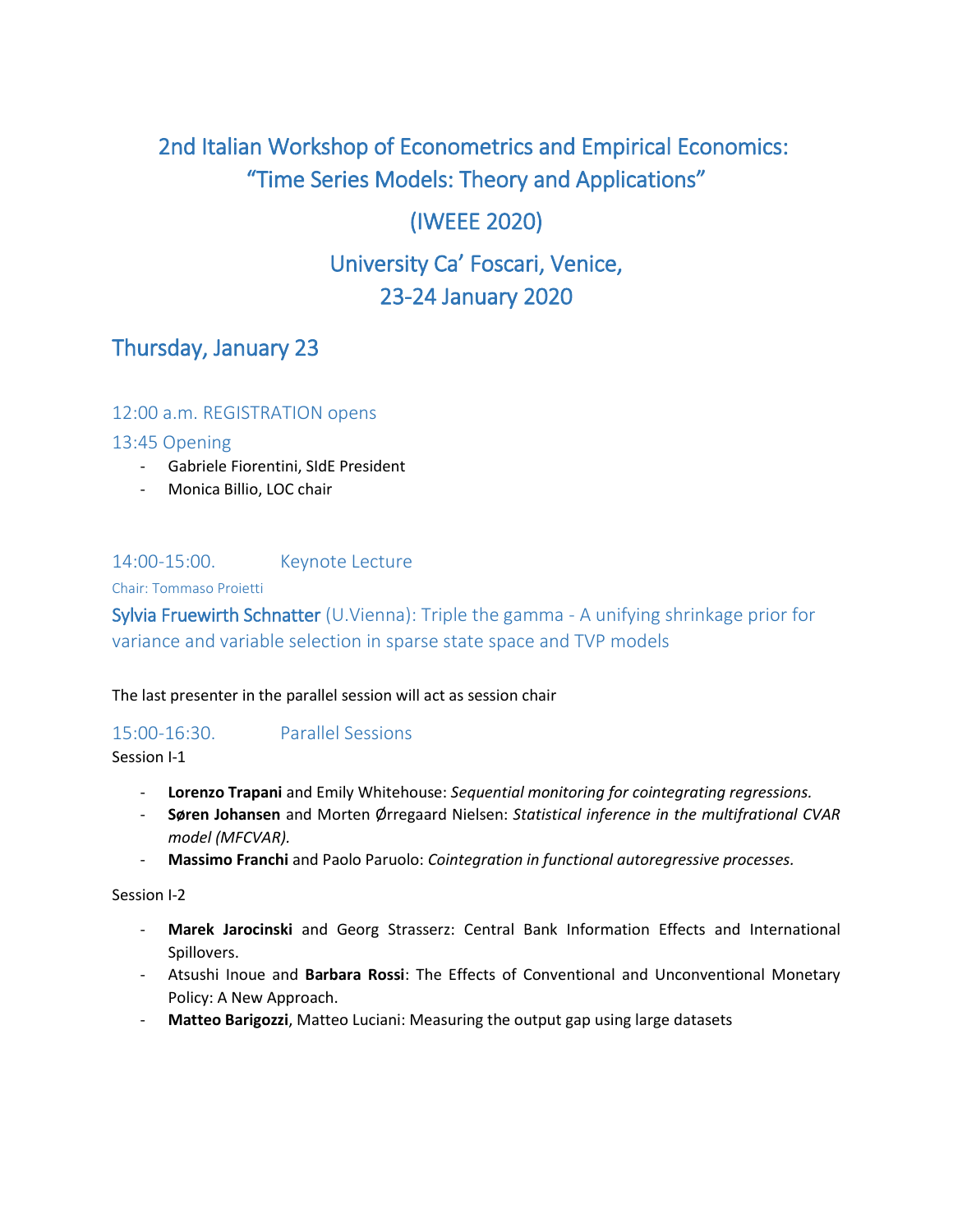## 16:30-17:30. Poster session I with Coffee Break

- Tommaso Proietti and **Alessandro Giovannelli**: *Nowcasting Monthly GDP with Big Data: a Model Averaging Approach*
- **Emilio Zanetti Chini**: *Strategic judgment: its game-theoretic foundations, its econometric elicitation*
- **Stefano Fachin** and Francesca Di Iorio: *Fiscal reaction functions for the advanced economies revisited*
- **Benny Hartwig**: *The DC-Cholesky Multivariate Stochastic Volatility Model*
- Filip Stanek: Affine Weighting Scheme for Tests of Predictive Ability and Time-Series Cross-*Validation*
- **Alessandra Amendola**, Marinella Boccia, Vincenzo Candila, Giampiero M. Gallo: *Does commodity price volatility spill over onto African stock markets?*
- **Camilla Mastromarco**, Leopold Simar, Valentin Zelenyuk: *Predicting Recessions: A New Measure of Output Gap as Predictor*
- **Federico Maddanu:** *A harmonically weighted filter for cyclical long memory processes*
- Davide Pirino, Alessandro Pollastri, and **Luca Trapin:***Testing liquidity with asset staleness*
- Valentina Colombo **Alessia Paccagnini**: *The Asymmetric Effects of Uncertainty Shocks*
- **Matteo Iacopini** and Luca Rossini: *Bayesian nonparametric graphical models for time-varying parameters VAR*

#### 17:30-19:00. Parallel Sessions

Session II-1

- **Tassos Magdalinos:** *Least squares and IVX limit theory in systems of predictive regressions with GARCH innovations*
- **Otter Lieberman** and Peter C. B. Phillips**:** *Understanding Temporal Aggregation Effects on Kurtosis in Financial Indices*
- Gabriele Fiorentini and **Enrique Sentana:** *New Testing Approaches for Mean-Variance Predictability*

#### Session II-2

- Claudia Foroni, Francesco Ravazzolo, **Luca Rossini:** *Forecasting daily electricity prices with monthly macroeconomic variables*
- Kevin Pallara and **Jean Paul Renne:** *Fiscal Limits and Sovereing Credit Spreads*
- **Alain Hecq** and Elisa Voisin *Forecasting bubbles with mixed causal-noncausal autoregressive models*

-

20:30 Social Dinner at LA PORTA D'ACQUA, Riva del Vin, 1097 - 30125 Venezia VE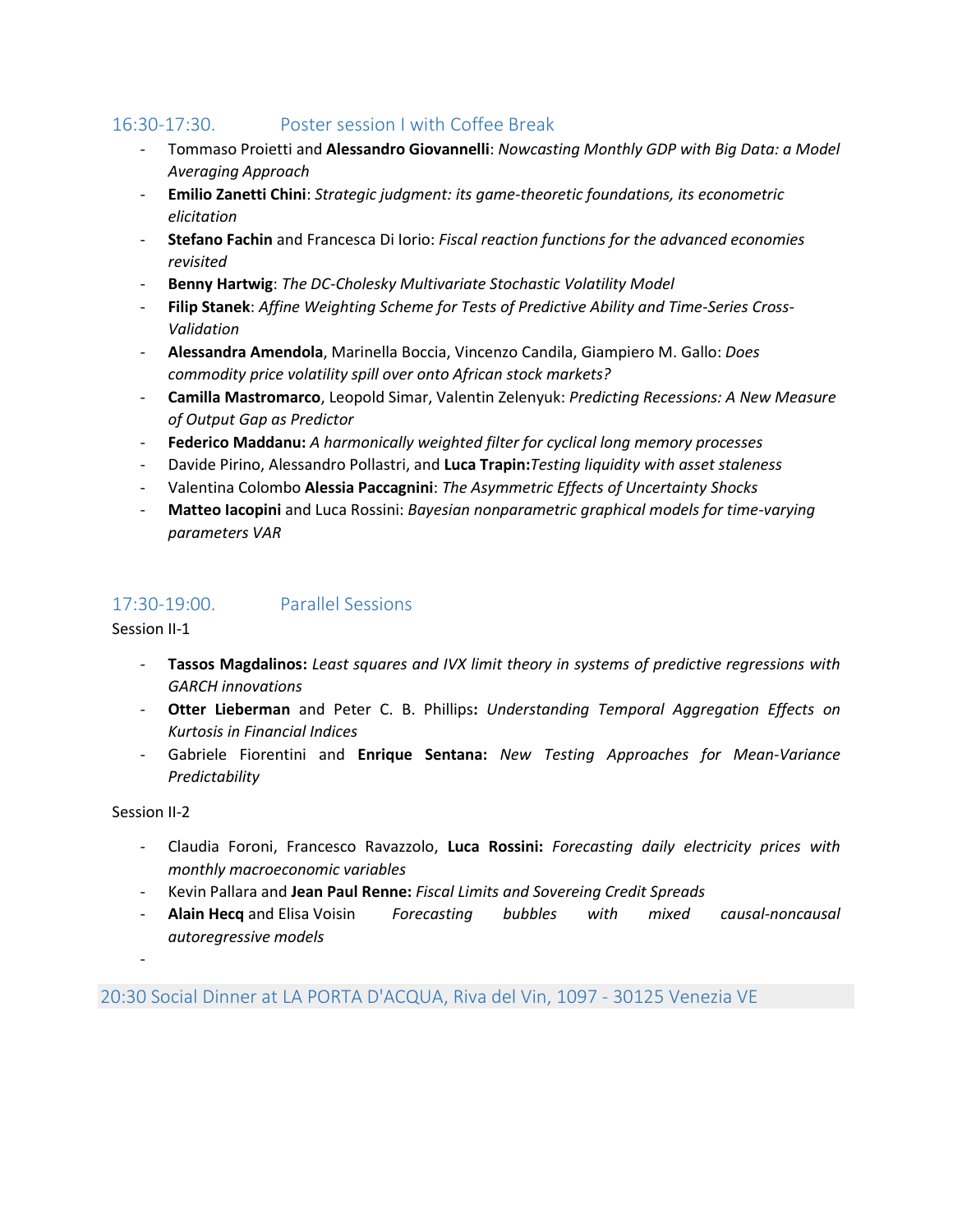# Friday, January 24

8:30 a.m. REGISTRATION opens

9:00-10:00. Keynote Lecture:

Chair: Giuseppe Cavaliere

Oliver Linton (U. Cambridge): A ReMeDI for microstructure noise (joint with Merrick Li)

The last presenter in the parallel session will act as session chair

#### 10:00-11:30. Parallel Sessions

Session III-1

- **Leopoldo Catania** and Alessandra Luati: *Robust Filtering of a Location Parameter*
- Debbie J. Dupuis and **Luca Trapin:** *Robust score-driven filters and smoothers: An application to liquidity tail risk*
- Komla M. Agudze Monica Billio Roberto Casarin and **Francesco Ravazzolo:** *Markov Switching Panel with Endogenous Synchronization Effects.*

Session III-2

- Abdelhakim Aknouche and **Christian Francq** *Count and duration time series with equal conditional stochastic and mean orders*
- Christian Brownlees and **Jordi Llorens:** *Projected Dynamic Conditional Correlations*
- Daniele Massacci, **Mirco Rubin** and Dario Ruzzi**:** *Comovement changes between Stocks and Bonds: Evidence from a New Class of Large Dimensional Threshold Group-Factor Models*

## 11:30-12:00. Coffee break

## 12:00-13:30. Parallel Sessions

Session IV-1

- **Alessandro Casini:** *Theory of Evolutionary Spectra for Heteroskesdasticity and Autocorrelation Robust Inference in Possibly Misspecified and Nonstationary Models*
- Giovanni Angelini, Giuseppe Cavaliere and **Luca Fanelli:** *Bootstrap Inference and diagnostics in state space models with applications to dynamic macro-models.*
- Ilias Chronopoulos, George Kapetanios, **Katerina Petrova:** *A Generalised Lp-norm filter for timevarying parameter models*

Session IV-2

- Mikkel Bennedsen, **Eric Hillebrand**, and Siem Jan Koopman*: Trend analysis of the airborne fraction and sink rate of anthropogenically released CO2.*
- Robert Engle and **Susana Martins**: *Measuring and Hedging Geopolitical Risk.*
- Leopoldo Catania, Eduardo Rossi and **Paolo Santucci de Magistris***: When the going gets tough: extreme overdispersion and persistence in time series of counts*